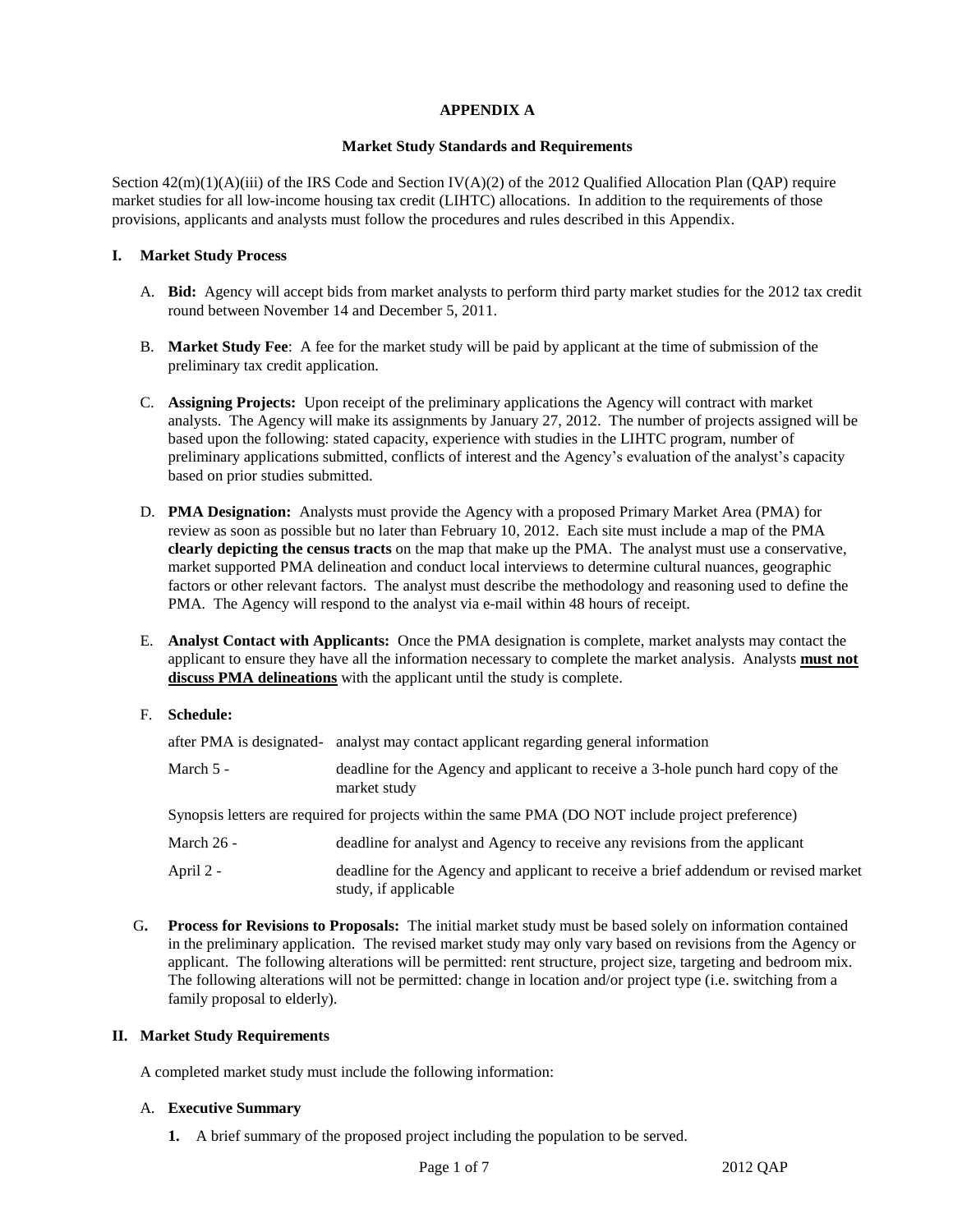- **2.** The average vacancy rates for all comparable properties in the PMA and the average vacancy rate for the LIHTC projects among those comparable properties. See Section H.
- **3.** A table outlining the capture rates determined in Section G(5)(b).
- **4.** Absorption rate for the proposed project to reach stabilized occupancy.
- **5.** Conclusions about the strength/depth of the market for the project as proposed, including suggested changes.
- **6.** Any recommendations for altering the proposal. The analyst should provide a table that reflects what would be the new capture rate and absorption rate for the recommendation(s). The analyst may not act as income driven consultants performing such actions as recommending increase rents or unit mix changes for increasing cash flow.
- **7.** A brief discussion of the long term impact of the proposed project on existing or upcoming LIHTC projects in the PMA.

## B. **Project Description**

- **1.** Project location
- **2.** Construction type (new construction/rehab/adaptive reuse)
- **3.** Occupancy type (family, elderly)
- **4.** Target income group (LIHTC and market rate, if applicable)
- **5.** Special population target (if applicable)
- **6.** Number of units by unit type
- **7.** Unit size
- **8.** Structure type (i.e. townhouse, garden apartment)
- **9.** Proposed rents, utility allowances and tenant paid utilities.
- **10.** Existing or proposed project based rental assistance
- **11.** Proposed project amenities (i.e. community building, playground, laundry)
- **12.** Proposed unit amenities (i.e. washer/dryer hookups, dishwasher, etc.)
- **13.** If project is a rehab, include current rental rates, occupancy levels, and proposed scope of work including a dollar amount of investment, if included.

# C. **Site Evaluation**

- **1.** The market analyst **must** physically visit each site and the PMA.
- **2.** Describe physical features of the site and adjacent parcels. Negative attributes of the site must be described in relation to their possible impact on overall project feasibility. This discussion must reflect any negative curb appeal, any problematic surrounding land uses in relation to marketability, lack of transportation, poor amenities, etc. Only include site related pictures, not the surrounding amenities (e.g. grocery stores, etc.), with a description of vantage points.
- **3.** Include a map clearly identifying the location of the proposed project, identifying the closest shopping areas, schools (not applicable for elderly projects), employment centers, medical facilities and other amenities that would be important to the targeted population. Indicate proximity in miles to the proposed project.
- **4.** Include a map identifying existing subsidized low-income rental housing (LIHTC, Rural Development, public housing, HUD 202, project-based Section 8) within the PMA. Also include projects "in the pipeline" that have received funding but are not yet complete. Indicate proximity in miles of these properties to the proposed project.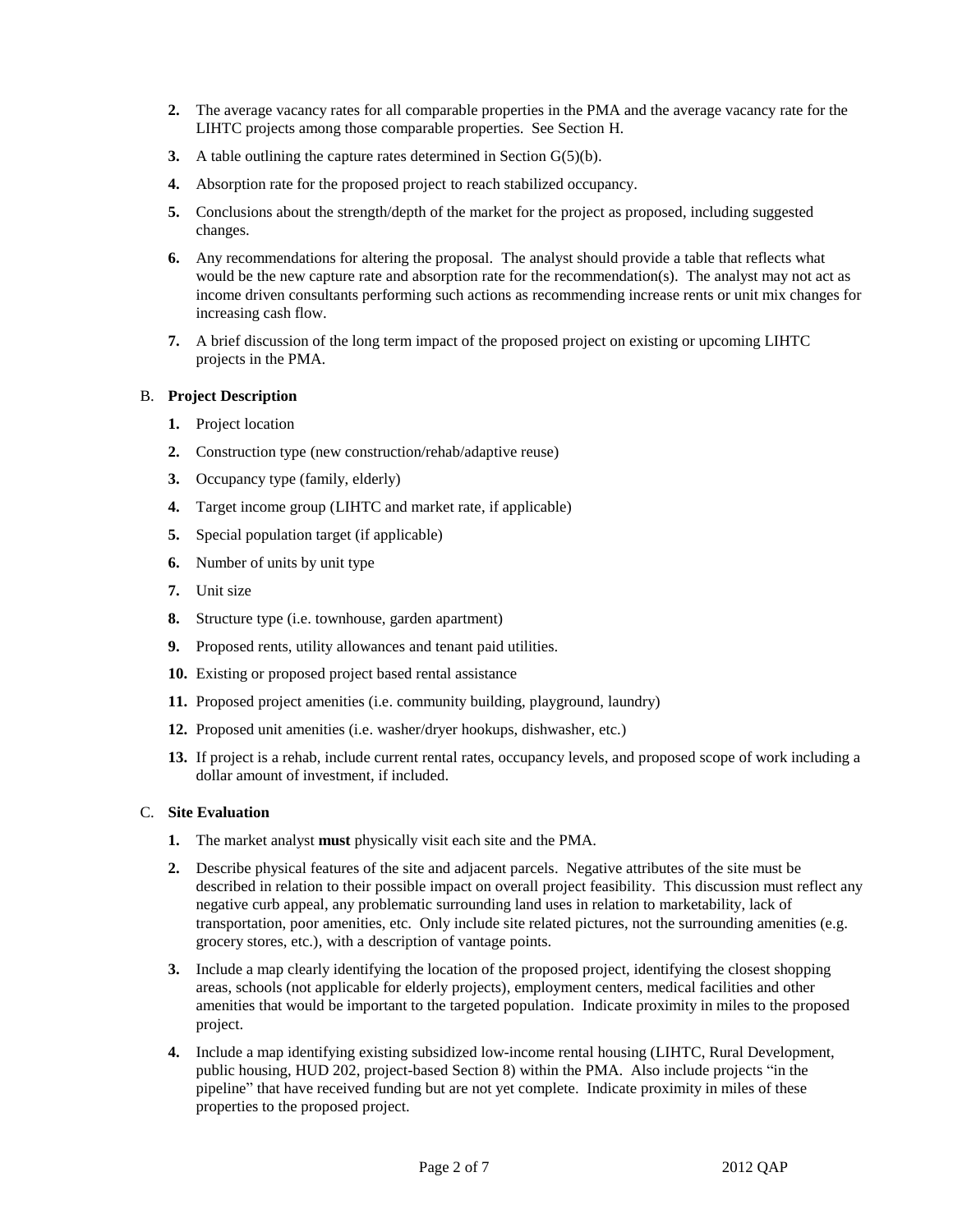D. **Primary Market Area**: Include a map of the PMA, the description of method(s) used and other relevant information listed in Section I(D) above. Secondary market areas are not permitted for purposes of calculating demand.

#### E. **Market Area Employment Trends**

- **1.** Employment by industry--numbers and percentages (i.e. manufacturing: 150,000 (20%)).
- **2.** Major employers and anticipated expansions, contractions in their workforces, as well as newly planned employers and their impact on employment in the market area.
- **3.** Employment and unemployment trends for the PMA since 2000 and, where possible, the county-total workforce figures and number and percentage on both. Provide annualized figures on these trends (i.e. average annual increase of employment of 1.2%).
- **4.** A narrative analysis of data provided, including discussing the cause for the trend and the overall conclusions. Relate data to the impact on rental housing demand.
- **5.** Analysts should use recent data sources (less than one year old) at the county level (or smaller) where available. Non-traditional data sources are acceptable if identified as such and linked to housing demand.
- F. **Community Demographic Data**: Information on population and household trends from 2000 to 2011 projected to 2014. Projections must be prepared by a reputable source such as Claritas, ESRI, NC State Demographic Unit or the State Data Center. U.S. Census data prior to the 2000 Census is only acceptable as historical data. The market analyst should provide the reasoning for any disagreements with these projections, along with substitute projections. Both numbers and percentages must be shown for the data below, including annualized growth figures. Please include a narrative description of the data including significant changes and overall conclusions.

### **1. Population Trends**

- a. Total Population
- b. Population by age group
- c. Number of elderly and non-elderly (elderly projects only)

#### **2. Household Trends**

- a. Total number of households, average household size and group quarters
- b. Household by tenure; that is, the number of owner and renter households; if appropriate, breakout by elderly and non-elderly
- c. Households by income and by tenure (elderly proposals should reflect the income distribution of elderly households only)
- d. Renter households by number of persons in the household
- G. **Project-Specific Demand Analysis**: Market analysts must use the most recent rent and income limits effective at the time market studies (or preliminary applications) are assigned from the Agency's website: <http://www.nchfa.com/Rental/Mincomelimits.aspx>
	- **1. Income Restrictions:** Market studies must evaluate the proposed project based on the occupancy restrictions indicated in the preliminary application. Analysts should be aware of specific income restrictions in the QAP, such as 25% of qualified units affordable to and occupied by those at 30% of area median income.

The study must include data for each income group targeted by the proposed project as described in the application. For example, if the proposed project targets households between 40% to 50% of the median income and households between 50% to 60% of the median income, demand projections using the methodology below must be provided **for each income group and bedroom size**. Additional data deemed by the analyst to provide further explanation should be referenced in an appendix.

**2. Affordability:** Analysts are required to assume no family households are able to pay more than 35% of gross income towards total housing expenses and that no elderly households are able to pay more than 40% of gross income towards total housing expenses. The demand analysis must clearly indicate the minimum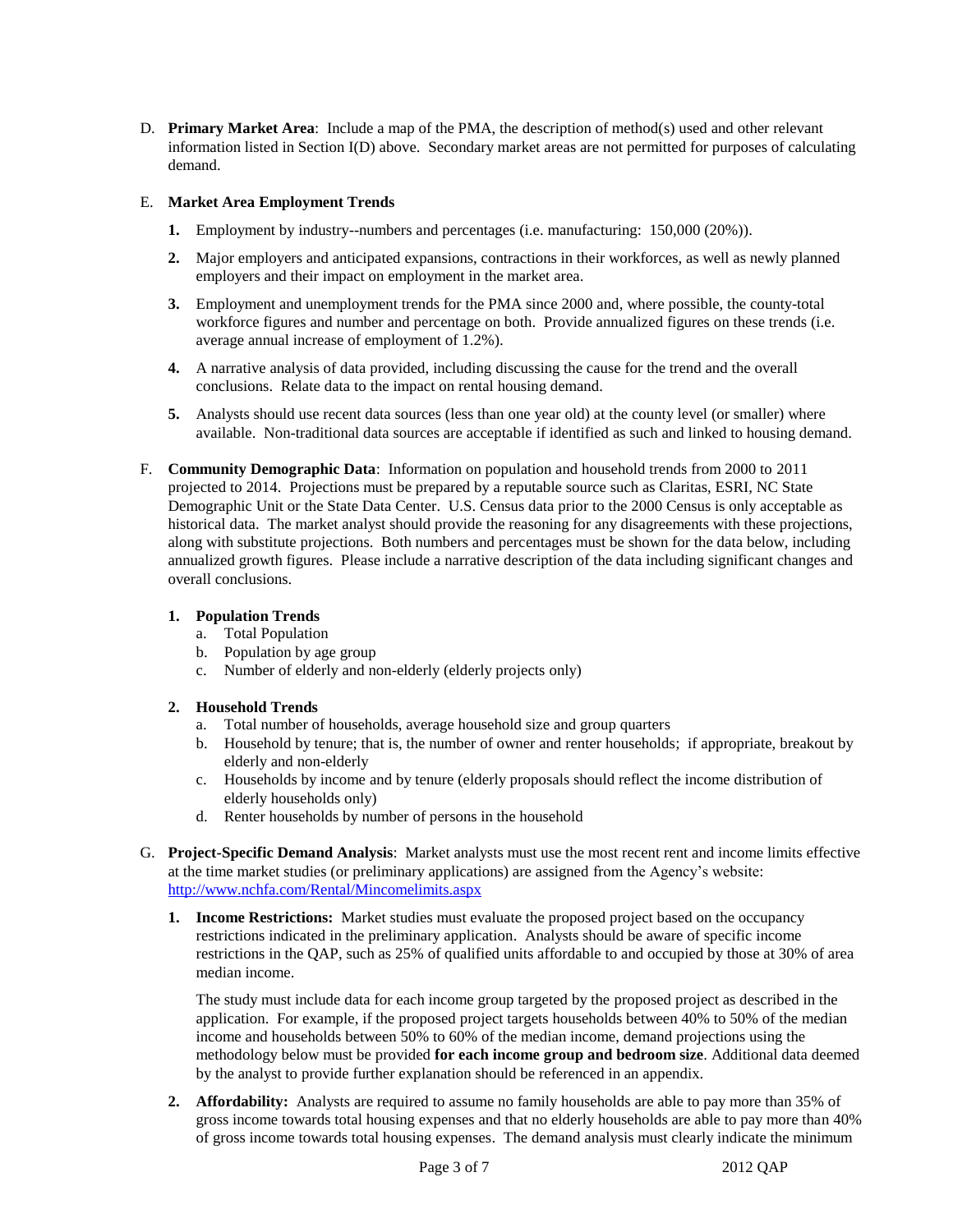income and maximum income range for each targeted group.

For the maximum household income for one bedroom units the analyst must use the average of one and two person households. For three bedroom units the analyst must use the average of four and five person households. Note: For elderly projects, the analyst must use a maximum income based on two person households.

Applications proposing federal project-based rental assistance may only include one demand calculation. The demand analyses must be without the rental assistance. Analysts are required to use the lesser of maximum allowable tax credit rents or the proposed project rents based on income targeting designated in the application.

For proposed projects with market rate units, the analyst must make some reasonable determination of a maximum income level beyond which a household would not likely be a participant in the rental market. The analyst must clearly state the assumptions used in making this determination.

- **3. Demand:** Demand must be derived from the following sources below using data from a reputable source such as Claritas, ESRI, NC State Demographic Unit or the State Data Center.
	- a. **Demand from New Renter Households:** Determine **new** units in the PMA based on the projected renter household growth. This must be determined by using the current base year of 2011 projected to 2014**.**

The population projected must be limited to the age and income cohort.The demand for each income group targeted (e.g. 50% of median income) must be shown separately.

- Proposed projects targeting elderly households age 55+ must pull data for age 55 and older. Proposed projects targeting elderly households age 62+ or utilizing the RD/HUD elderly designation must pull data for age 65 and older. (The latter corresponds to Census data breaks; interpolation to age 62 is not acceptable).
- In instances where a significant number (more than 20%) of proposed units are comprised of three-and four-bedroom units, the analyst must refine the analysis by factoring in the number of large households (generally 4+ persons).
- b. **Demand from Existing Households:** This source of demand must be derived from the 2000 census.
	- **Rent over-burdened households,** if any, within the age group, income cohorts and tenure (renters) targeted for the proposed project. In order to achieve consistency in methodology, analysts must assume the rent-overburdened analysis includes households paying greater than 35% or, in the case of elderly, 40% of their incomes toward gross rent.
	- **Households living in substandard housing** (units that lack complete plumbing or are overcrowded) must be adjusted for applicable age, income bands and tenure. The analyst must use a conservative, market supported estimate of demand from both households that are rentoverburdened or living in substandard housing.
	- **Income eligible elderly homeowners likely to convert to renting** must not add more than 20% of total demand. For migration purposes in urban markets analysts may add up to 2% of income eligible senior homeowners in demand calculations and up to 5% for rural markets. Data from the Annual Housing Survey and interviews with property managers of active projects regarding renters who have come from homeownership must be used to refine the analysis. Include a narrative of the steps taken in arriving at this demand figure.
	- Analysts may not use household turnover rates other than for elderly projects.

#### **4**. **Method**

- a**. Demand**: The two overall demand components added together 3(a) and 3(b) above represent demand for the project.
- b**. Supply**: Comparable units (vacant or occupied) funded, under construction or placed in service in 2011 must be subtracted to calculate net demand. Vacancies in projects placed in service prior to 2011 which have not reached stabilized occupancy (i.e. at least 90% occupied) must also be considered as part of the supply. Do not subtract units in existing, stabilized LIHTC properties.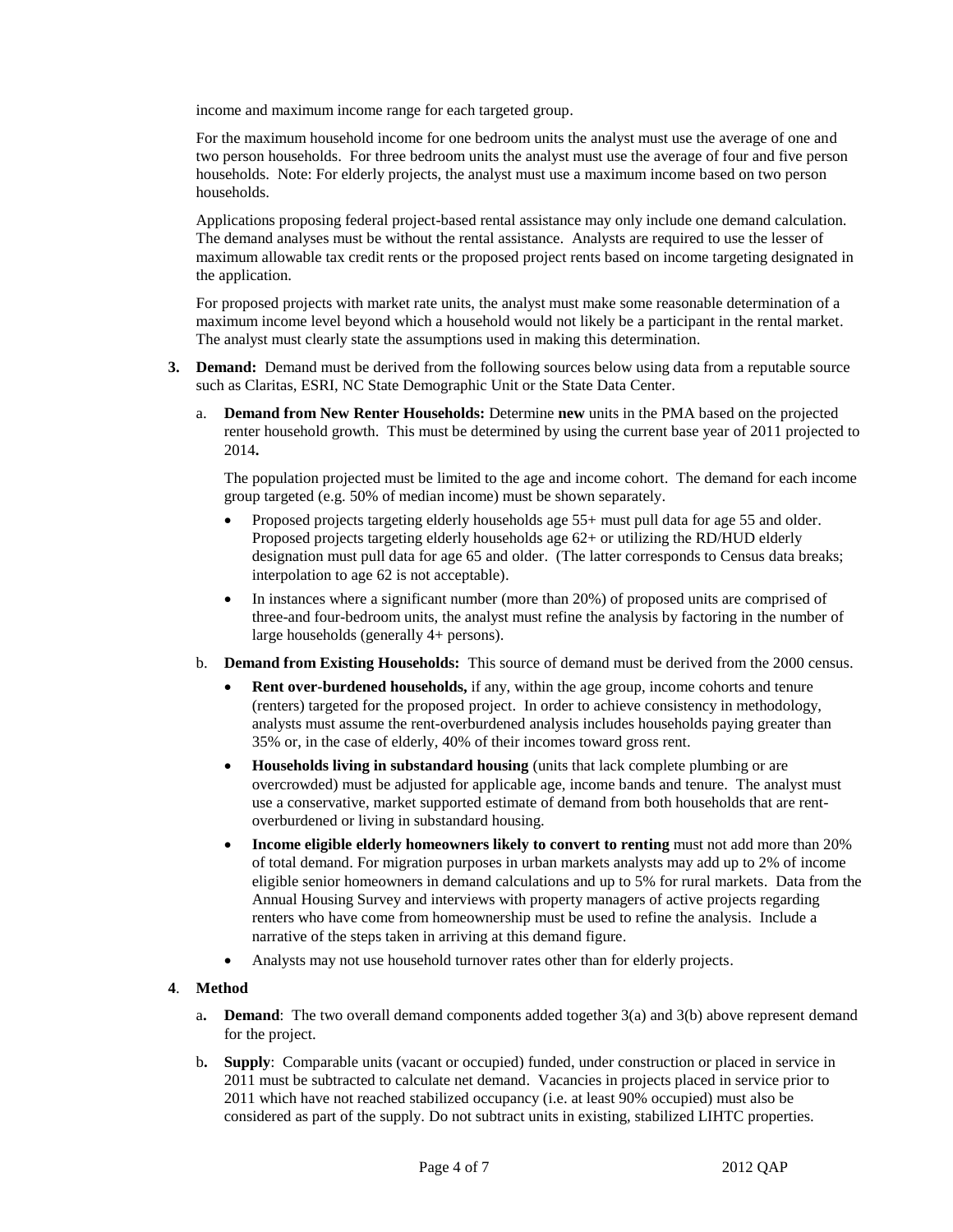c**. Capture rate**: calculated by dividing the number of units in the proposed project by net demand. Capture rate analysis must be completed for each targeted income group and bedroom size proposed. The analyst must include a narrative on what the capture rate means for the project proposal (e.g. given the market area, is this the average capture rate or is it one that should cause concern?).

# **5. Example of Method:**

|                                                                                         | HH at $50\%$<br><b>Median Income</b> | HH at $60\%$ of<br><b>Median Income</b> |
|-----------------------------------------------------------------------------------------|--------------------------------------|-----------------------------------------|
|                                                                                         | (min. income to                      | (min. income to                         |
|                                                                                         | max. income)                         | max. income)                            |
| <b>Demand from New Households</b>                                                       |                                      |                                         |
| (age and income appropriate)                                                            |                                      |                                         |
| $^{+}$                                                                                  |                                      |                                         |
| <b>Demand from Existing Households</b><br>Rent-Overburdened                             |                                      |                                         |
| $+$                                                                                     |                                      |                                         |
| <b>Demand from Existing Households</b><br>Renters in Substandard Housing                |                                      |                                         |
| $^{+}$                                                                                  |                                      |                                         |
| <b>Demand from Existing Households</b><br>Elderly Homeowner Turnover (if<br>applicable) |                                      |                                         |
|                                                                                         |                                      |                                         |
| <b>Total Demand</b>                                                                     |                                      |                                         |
|                                                                                         |                                      |                                         |
| <b>Supply</b><br>(As indicated in Section II(G)(4)(b))                                  |                                      |                                         |
|                                                                                         |                                      |                                         |
| <b>Net Demand</b>                                                                       |                                      |                                         |

# a. **Demand and Net Demand**

### b. **Net Demand and Capture Rates**

| <b>Bedrooms</b>    | <b>Total Demand</b> | <b>Supply</b> | <b>Net Demand</b> | <b>Units Proposed</b> | <b>Capture Rate</b> |
|--------------------|---------------------|---------------|-------------------|-----------------------|---------------------|
| 1 Bedroom at % AMI |                     |               |                   |                       |                     |
| 2 Bedroom at % AMI |                     |               |                   |                       |                     |
| 3 Bedroom at % AMI |                     |               |                   |                       |                     |
| 4 Bedroom at % AMI |                     |               |                   |                       |                     |
| <b>Market Rate</b> |                     |               |                   |                       |                     |
| Overall            |                     |               |                   |                       |                     |

**6. Absorption rate** is the estimated time needed to reach 90% occupancy. The absorption rate determination should take into consideration the overall estimate of new household growth, the available supply of competitive units, observed trends in absorption of comparable units, and the availability of subsidies and rent specials. The absorption period starts as soon as the first units are released for occupancy. If a comparable project's absorption rate is unusually rapid, the analyst must research and state the reason.

#### H. **Supply Analysis (\*\*Comparable Rental Projects)**

**1.** The analyst must determine which properties in the PMA are most comparable to the proposed project (Comps). Elderly projects cannot be included as Comps for family (open occupancy) projects. When including family projects as Comps, only use "like" units that are directly comparable to the subject. This applies to the calculation of the capture rate (exclude any units in the family project that aren't directly comparable to the proposed subject project, i.e. second+ floor units in a walk-up building, 3 bedroom or larger units, different AMHI units, etc.). Representative sample/survey of the PMA rental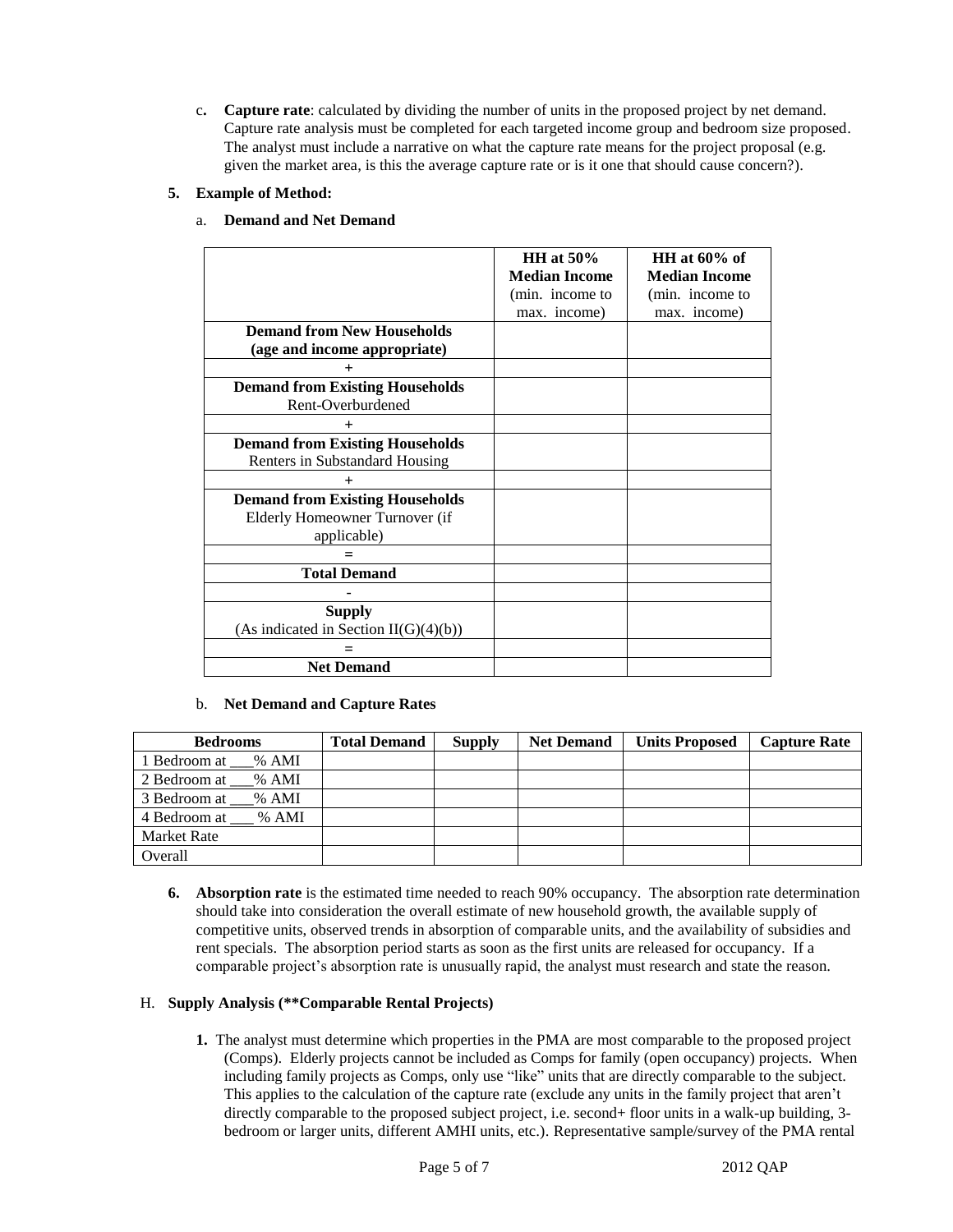stock should be included in an appendix. Provide the overall average vacancy rates for all Comps in the PMA. In the case of proposed rural projects where a sufficient number of Comps do not exist, include data on at least three (3) projects in adjacent markets with similar characteristics.

- b. Separate out the LIHTC properties among the Comps in the PMA and provide the overall vacancy rates for such properties. Do not provide average vacancies for assisted properties (RHS, Section 8) if the proposed is not receiving rental assistance.
- c. Other information about vacancies should be separated from the data above.
- d. Analysts should provide an explanation of vacancy rates that he or she feels are not indicative of the market. For example a Comp may have occupancy problems due to poor management.

The analyst must contact all Comps and indicate the date, the person they made contact with, and how contact was made with each. Indicate all Comps on a map of the PMA.

**2**. Specifically describe the proposed project's long term impact on existing or awarded LIHTC properties. For example, the analyst may conclude that lower rents and/or better amenities will likely lead some tenants to relocate to the proposed project. In this example, the analyst should also indicate what the vacancy rate might increase to at the existing project(s) due to the proposed project. Vague comments such as "may have a limited effect" do not meet this requirement.

\*\* Comparable being defined as properties that are similar to the proposed in terms of rents, amenities, unit size and unit mix in the PMA. This can include both market rate and LIHTC properties.

- **3.** The following information must be included for each Comp:
	- a. Name, address and phone number of the comparable property
	- b. Photograph
	- c. Breakdown of unit sizes by bedroom count
	- d. Square footage for each comparable unit type
	- e. Monthly rents and what utilities are included in the rent
	- f. Year built
	- g. Description of amenities
	- h. Concessions given, if any
	- i. Current vacancy rates by bedroom size
	- j. Type of affordable housing program, if applicable (i.e. LIHTC, Rural Development, etc.)
	- k. Number of units receiving project based rental assistance
	- l. In rural areas lacking sufficient three or four bedroom rental comparables, provide data on three and four bedroom single-family rentals, or provide information on rental trailer homes and single family homes in an attempt to identify where potential tenants are currently living.

The above information must be provided in a comparative framework with the proposed project. For example, in addition to providing a page of information along with a picture for each comparable, the analyst must also provide comparative charts or tables that show such factors as the proposed project's rents, square footages, amenities, etc. as compared to the other projects.

- **4**. If the proposed project represents an additional phase of an existing project, include a tenant profile as well as additional information related to households on a waiting list of the existing phase.
- **5**. The analyst must also provide a description of any multi-family projects in the PMA currently under construction, or scheduled to begin construction within the year. The following information must be included:
	- a. address/location,
	- b. name of owner,
	- c. number of units,
	- d. unit configuration,
	- e. rent structure,
	- f. estimated date of market entry, and
	- g. any other relevant market analysis information.